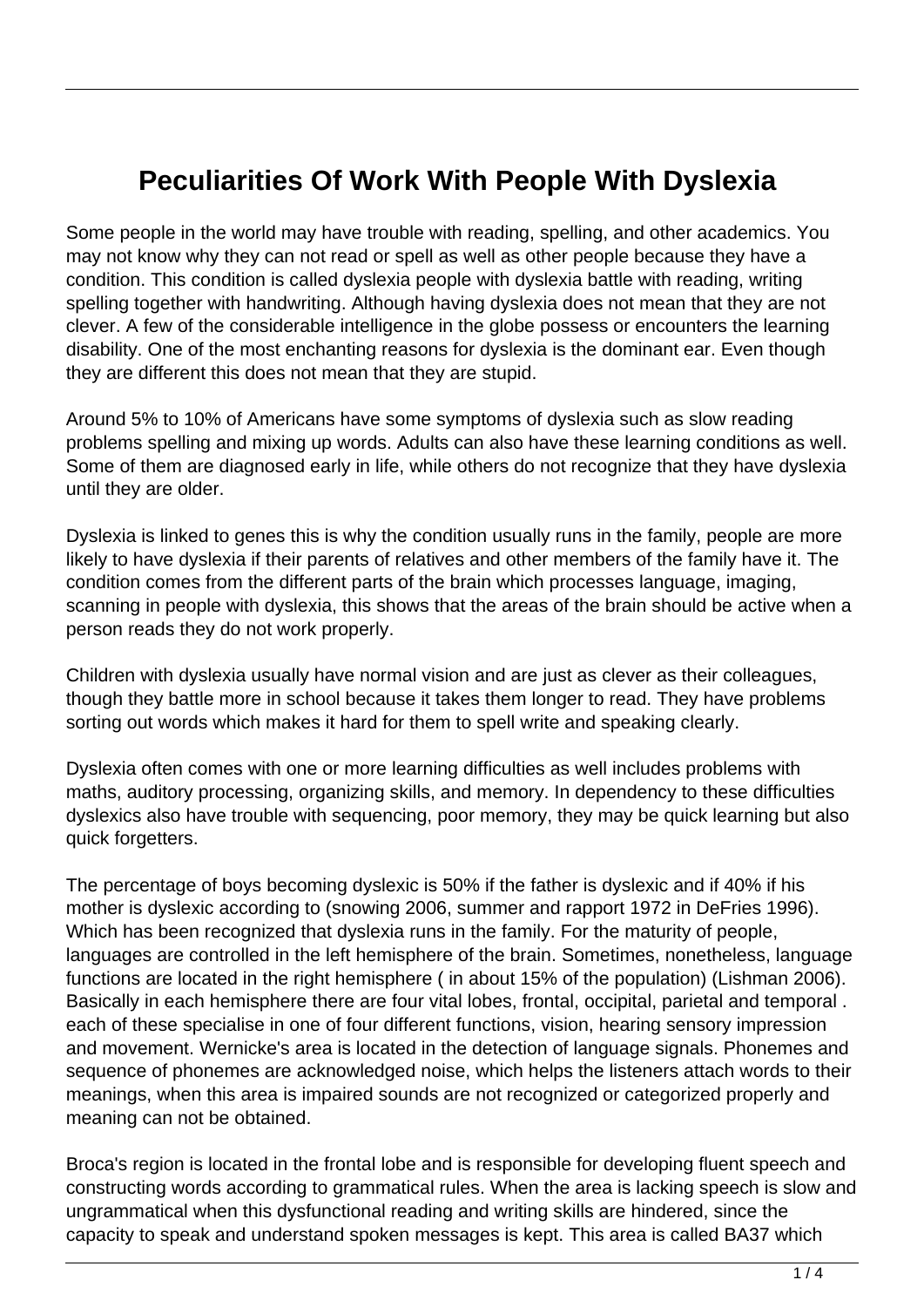gives access to "word dictionaries'' (Lishman 2006,40). This allows words to be matched with object they mean.

In regards to Aaron (1989,p 162), witnesses that because dyslexia is made up of many symptoms which is contemplated to be a syndrome. Some symptoms of dyslexia are varying as they can be impacted by age sex and education background (Brunswick 2011). These symptoms are frequently related with references to the areas of cognitive weakness, short-term memory, phonological skills, sequencing and structuring information , perception and movement ( Moody 2004,2007, Fawcett and Roderick 1993, snowing 2006). The short-term memory which provides for the temporary storage of information short recollection of information that they are currently studying on the possibilities of remembering a phone contact before writing it down or the number on the page when they opened Levine (2004.p.94).

The thesis explains characteristics that show academic reliance in universities with students who are affected by dyslexia, the key study data that has been collected from the student partaking which was organized and arithmetically examined with dyslexia as the free-spirited and academic faith as the responding variable.

The main features and are, dyslexia is a learning disability that mainly affects the skills involved in accurate and fluent word reading and spelling, the characteristic features of dyslexia are problems in phonological awareness, verbal memory, and verbal processing speed. Dyslexia occurs across the range of intellectual abilities and dyslexia is the best thought as a continuum. The co-occurring difficulties can be seen in aspects of language, motor coordination , mental calculation , concentration and personal organization but these are not by themselves, markers of dyslexia . the best indication of the severity and persistence of dyslexic problems may be gained by investigating how the individual responds or has responded to well-founded intervention (BDA 2018).

The examination used is an approximate approach in which the aim of was determined to what reading and writing problems means to the students in higher education by listening to their voices which the focus was sort of positive and negative issues in regards to social situations together with studying styles and strategies for coping with reading and writing difficulties. While the reading and writing problems enclose both studying and coping strategies. Criterion is when you acquire and contemplate what the student is currently able to do by setting an attainable goal that does not limit the percentage.

Progress monitoring should be for example happening if the editing is the goal the student should edit a paragraph or two in every session, which makes the mistakes less that he or she independently amends them.

The pupil should work out the percent and fill in the graph so they are an active partner in the work. E.g. Ralph is going to accurately rate his reading fluency as he comprehends the speechlanguage pathologist rating on the multifaceted fluency scale, while Philp will independently use assisting technology to draft a report and mercy will use a mnemonic strategy to retain the facts in biology.

This case research appears normally in sociology and anthropology together with psychology but in the course, they found medical sciences such as neurology which can be understood to have cousins in the field of study of ecology the model organisms of biology, and the perfect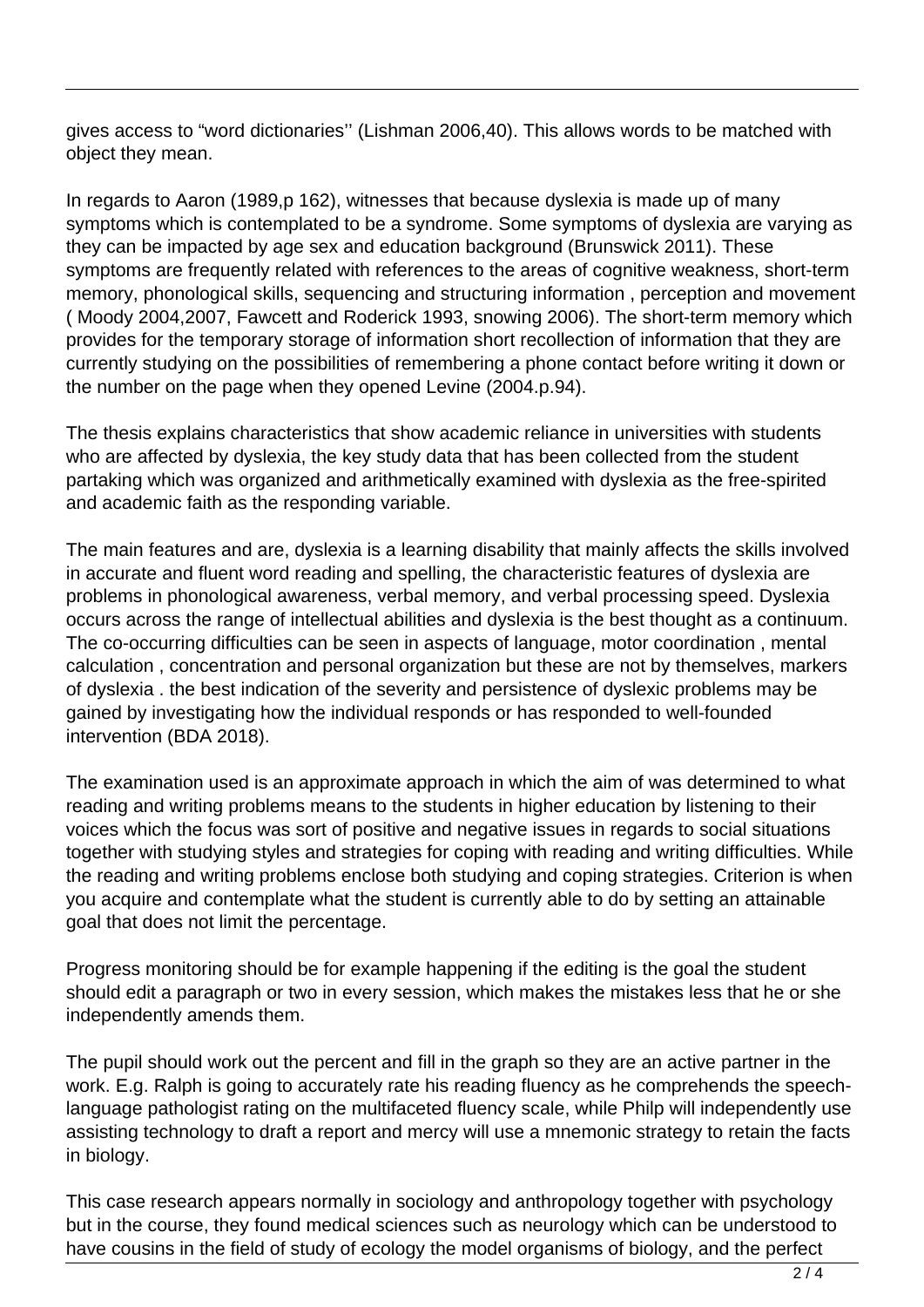narrative of humanities ( see Creager, Lunbeck and wise 2007).

The percentage mark of student who is dyslexic is 62% and only 13% of them have accessed subject particular support but such support that was described by 64%, which the provision of recorded addressed notes which was only utilized by 3% which was needed by 64%.

Although 17% announced getting support they would have liked the main areas of problems the dyslexic students face which is the take-up of the support which is now very encouraging, because some of the different styles or methods of the scientific reason may be found among the social examination which includes the data which is symptomatic of the social science which is a strong culture of the case of social work.

Their academic writing skills are 28% they pursed support because 54% would have liked for methodical course work, while 25% have used the support since 57% want to. Though only 18% for both of these areas thought that there is no need to use the support.

In relation to the formal network of the house of federation there are now 69 nations and nationalities represented in the house as they are related to regional interests which include the federal grants preferable the rights of the nation and nationalities and people of the regional council.

In these circumstances, there are reliable assumptions that the members whose responsibility lies with the regional government or council who get instructions from the respective region hence becoming a de facto representative of the states ( Yonation 2008, 454).

Building the ability and determination of how dyslexic strength can be arranged in the operation to assist in with the business objectives and the target performance by using the aid of technology made to process the particular strengths which is based on the performance criteria to enable the dyslexic individual to perform a perfect role, when having a driving motivation and by modifying the work plan which is providing support for example coaching them and having a mentoring mentoring programme to build their dyslexic confidence and also increasing efficacy by training the managers to advance and accompany their dyslexic strengths to achieve a prominent operation and individual adequate.

There are a few complex problems to consider in developing an appropriate definition of dyslexia , one of the key problems is that there is no certain blood test or brain x ray result that can determine a diagnosis . according to Ellis (3) appeals to a medical analogy when discussing about dyslexia first reading backwardness seems to be classified like the topic of obesity other than measles.

We can not in any simple way to divide the community into those people who are dyslexic and those people who are not dyslexic so it would look unlikely that they will exist by having any symptoms and signs that will significantly distinguish dyslexics and non dyslexics .

The best education for people with dyslexia involves a clear structure and direction for both who are writing and reading until they are able to perform at a grade level or above the level of reading and writing. This diverse direction they should be able to focus on the spelling which includes awareness and coordination of phonological orthographic and morphological word form, which is their parts of composition. Dyslexia should not be kick-out from the special